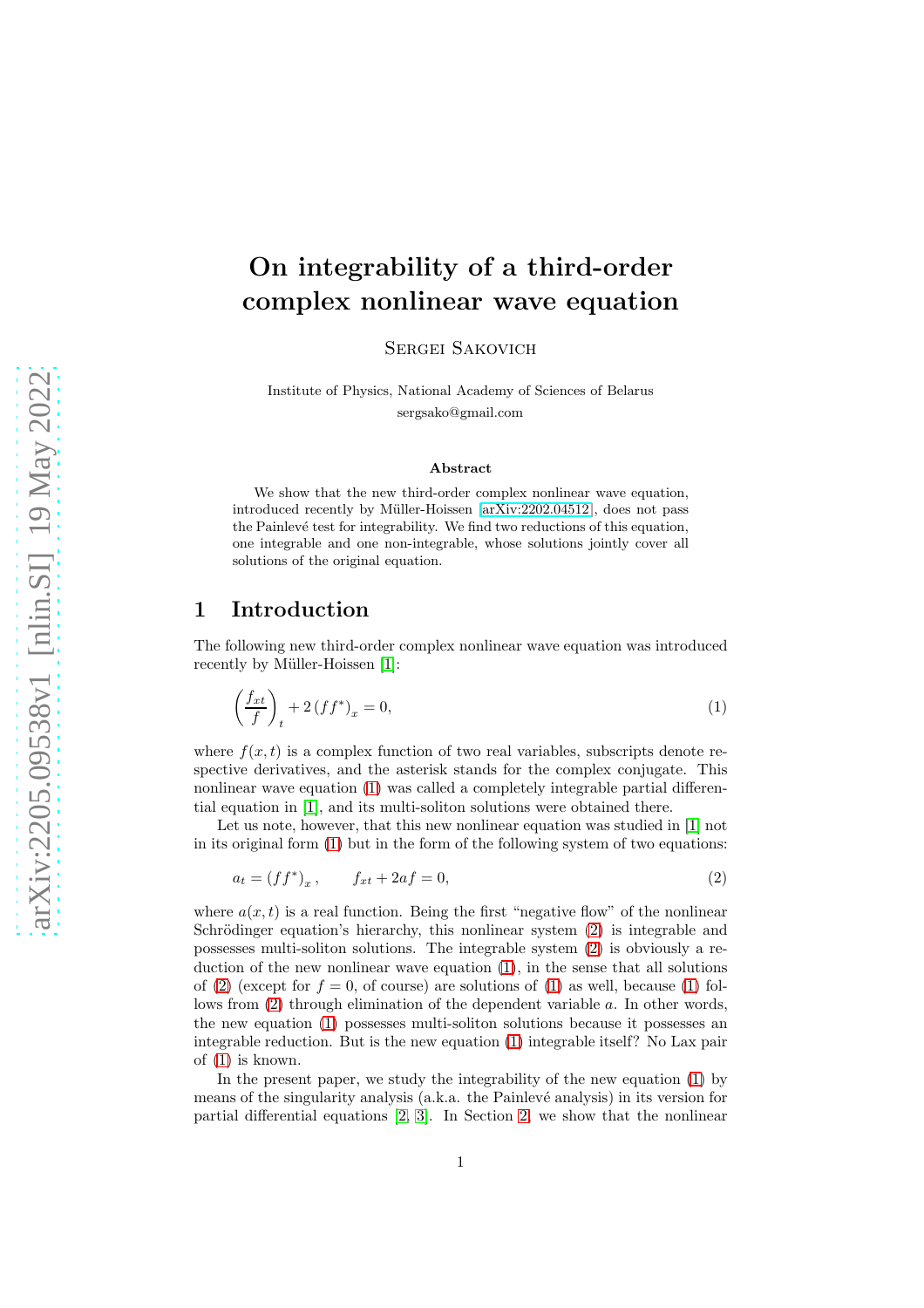equation  $(1)$  does not pass the Painlevé test for integrability. In Section [3,](#page-2-0) we find two reductions of the nonlinear equation [\(1\)](#page-0-0), one integrable and one nonintegrable, whose solutions jointly cover all solutions of the original equation. Section [4](#page-5-3) contains concluding remarks.

### <span id="page-1-0"></span>2 Singularity analysis

In our experience, the Painlevé analysis is a reliable and convenient method to test the integrability of nonlinear wave equations, including high-order, nonevolutionary, multi-component and high-dimensional ones [\[4,](#page-5-4) [5,](#page-6-0) [6,](#page-6-1) [7,](#page-6-2) [8,](#page-6-3) [9,](#page-6-4) [10,](#page-6-5) [11,](#page-6-6) [12,](#page-6-7) [13,](#page-6-8) [14,](#page-6-9) [15,](#page-6-10) [16,](#page-6-11) [17,](#page-6-12) [18,](#page-6-13) 19. The reliability of the Painlevé test for integrability has been empirically verified by the analysis of wide classes of nonlinear equations, such as fifth-order Korteweg–de Vries type equations [\[20\]](#page-6-15), bilinear equations [\[21\]](#page-6-16), coupled Korteweg–de Vries equations [\[22,](#page-6-17) [23,](#page-6-18) [24,](#page-7-0) [25\]](#page-7-1), coupled higher-order nonlinear Schrödinger equations [\[26\]](#page-7-2), generalized Ito equations [\[27\]](#page-7-3), sixth-order nonlinear wave equations [\[28\]](#page-7-4), seventh-order Korteweg–de Vries type equations [\[29\]](#page-7-5), etc.

To start the singularity analysis of the nonlinear equation [\(1\)](#page-0-0), we rewrite this equation and its complex conjugate

<span id="page-1-5"></span>
$$
\left(\frac{f_{xt}^*}{f^*}\right)_t + 2\left(f f^*\right)_x = 0\tag{3}
$$

as the following system of two polynomial equations:

<span id="page-1-1"></span>
$$
f f_{xtt} - f_t f_{xt} + 2f^2 (fg)_x = 0,
$$
  
\n
$$
gg_{xtt} - g_t g_{xt} + 2g^2 (fg)_x = 0,
$$
\n(4)

where g stands for  $f^*$ . From now on, we consider  $f(x,t)$  and  $g(x,t)$  as two mutually independent complex functions of two complex variables  $x$  and  $t$ .

A singularity manifold  $\phi(x,t) = 0$  is non-characteristic for this system [\(4\)](#page-1-1) if  $\phi_x \phi_t \neq 0$ , and we take  $\phi_t = 1$  without loss of generality,

<span id="page-1-2"></span>
$$
\phi = t + \psi(x), \qquad \psi_x \neq 0,\tag{5}
$$

where  $\psi(x)$  is arbitrary. Substitution of the expansions

$$
f = f_0(x)\phi^p + \dots + f_r(x)\phi^{p+r} + \dots,
$$
  
\n
$$
g = g_0(x)\phi^q + \dots + g_r(x)\phi^{q+r} + \dots
$$
\n(6)

to the nonlinear system [\(4\)](#page-1-1) determines the leading exponents p and q (i.e., the dominant behavior of solutions f and q near the singularity manifold  $\phi = 0$ ) and the resonances  $r$  (i.e., the positions, where arbitrary functions can enter the expansions). In this way, we find the following one branch to study further:

<span id="page-1-3"></span>
$$
p = q = -1, \qquad r = -1, 0, 2, 2, 3, 4,\tag{7}
$$

where  $r = -1$  corresponds to the arbitrariness of  $\psi(x)$  in [\(5\)](#page-1-2).

For this branch [\(7\)](#page-1-3), we try to represent the general solution of [\(4\)](#page-1-1) by the Laurent type expansions

<span id="page-1-4"></span>
$$
f = \sum_{i=0}^{\infty} f_i(x)\phi^{i-1}, \qquad g = \sum_{i=0}^{\infty} g_i(x)\phi^{i-1}, \qquad (8)
$$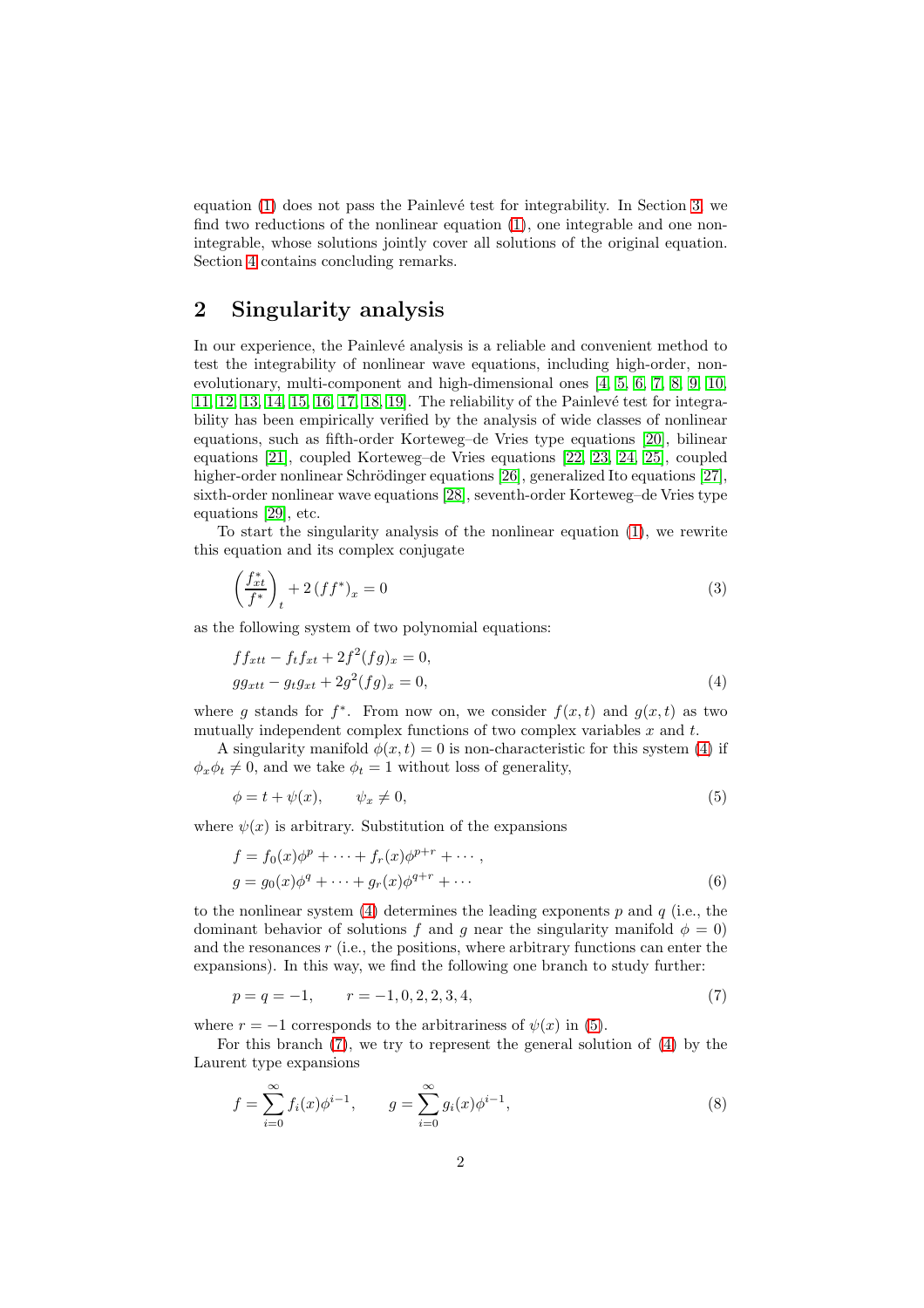with  $\phi$  given by [\(5\)](#page-1-2). We substitute [\(8\)](#page-1-4) to [\(4\)](#page-1-1), collect terms with  $\phi^{n-5}$ , for  $n = 0, 1, 2, 3, \ldots$  separately, and obtain in this way the following.

For  $n = 0$ , where we have a single resonance due to [\(7\)](#page-1-3), we get the expression for  $g_0$ ,

<span id="page-2-1"></span>
$$
g_0 = -\frac{1}{f_0},\tag{9}
$$

while the function  $f_0(x)$  remains arbitrary.

For  $n = 1$ , there is no resonance, and we get the expressions

<span id="page-2-2"></span>
$$
f_1 = -\frac{f_0'}{2\psi'}, \qquad g_1 = -\frac{f_0'}{2f_0^2\psi'},\tag{10}
$$

where the prime denotes the derivative with respect to  $x$ .

For  $n = 2$ , we have a double resonance, the functions  $f_2(x)$  and  $g_2(x)$  remain arbitrary, the compatibility conditions are identically satisfied by [\(9\)](#page-2-1) and [\(10\)](#page-2-2), and no restrictions for  $\psi(x)$  and  $f_0(x)$  appear.

For  $n = 3$ , where we have a single resonance, we get the expression for  $g_3$ ,

$$
g_3 = \frac{f_3}{f_0^2} - \frac{g_2 f_0'}{2f_0 \psi'} + \frac{(f_0')^3}{2f_0^4 (\psi')^3} + \frac{f_2'}{2f_0^2 \psi'}
$$

$$
-\frac{g_2'}{\psi'} + \frac{(f_0')^2 \psi''}{2f_0^3 (\psi')^4} - \frac{f_0' f_0''}{2f_0^3 (\psi')^3},\tag{11}
$$

the function  $f_3(x)$  remains arbitrary, but the following nontrivial compatibility condition appears:

$$
\left(\frac{f_2}{f_0} + f_0 g_2\right)' = 0.\tag{12}
$$

The fact that we have got a nontrivial compatibility condition at a resonance means that we have to modify our expansions of solutions by additional logarithmic terms. Consequently, the nonlinear equation [\(1\)](#page-0-0) does not pass the Painlevé test for integrability.

#### <span id="page-2-0"></span>3 Two reductions

Let us return to the nonlinear equation [\(1\)](#page-0-0) and consider it together with its complex conjugate [\(3\)](#page-1-5). From these two equations, we get the relation

<span id="page-2-3"></span>
$$
\left(\frac{f_{xt}}{f} - \frac{f_{xt}^*}{f^*}\right)_t = 0\tag{13}
$$

satisfied by any solution of [\(1\)](#page-0-0). We introduce two real functions of two real variables,  $u(x, t)$  and  $v(x, t)$ , such that

<span id="page-2-4"></span>
$$
\frac{f_{xt}}{f} = u(x,t) + \mathrm{i}v(x,t),\tag{14}
$$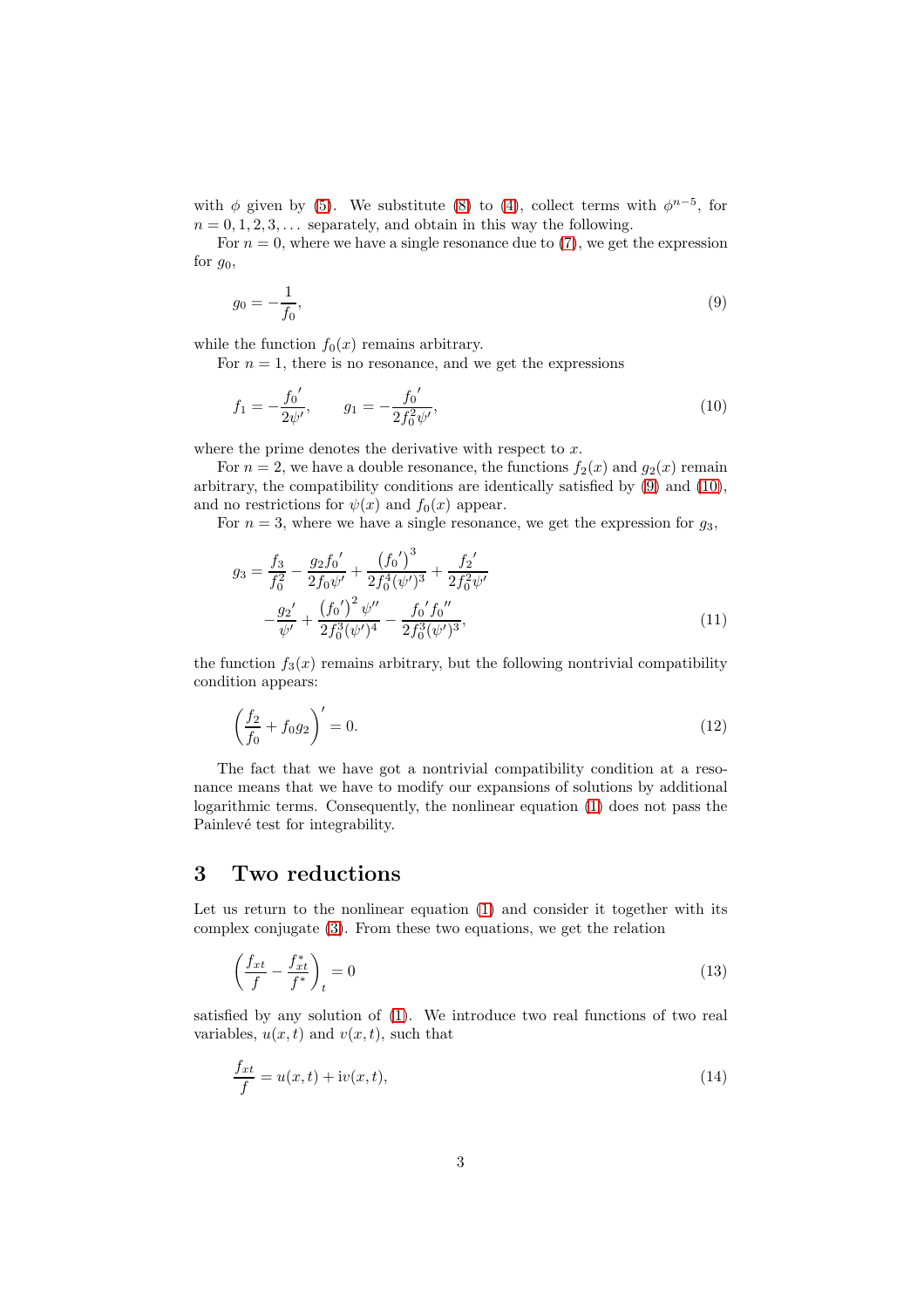where  $i^2 = -1$ . Then, it follows from [\(13\)](#page-2-3) and [\(14\)](#page-2-4) that  $v_t = 0$ , and (14) takes the form

<span id="page-3-1"></span>
$$
\frac{f_{xt}}{f} = u(x, t) + \mathrm{i}w(x),\tag{15}
$$

where  $w(x)$  is a real function of one real variable.

It was pointed out in [\[1\]](#page-5-0) that the nonlinear equation [\(1\)](#page-0-0) is invariant under the transformation

<span id="page-3-0"></span>
$$
x \mapsto h(x),\tag{16}
$$

where  $h(x)$  is an arbitrary function. In other words, if a function  $f(x, t)$  is a solution of the nonlinear equation [\(1\)](#page-0-0), then  $f(h(x), t)$  is also a solution of (1), for any function  $h(x)$ .

Under the transformation [\(16\)](#page-3-0), the function  $w(x)$  in the relation [\(15\)](#page-3-1) changes in the following way:

$$
w(x) \mapsto h'(x)w(h(x)),\tag{17}
$$

where the prime denotes the derivative. Therefore, for any solution  $f(x, t)$  which corresponds to any nonzero function  $w(x)$  in [\(15\)](#page-3-1), the integral

$$
x = \int w(h) dh \tag{18}
$$

determines (at least, locally) the function  $h(x)$  of the transformation [\(16\)](#page-3-0), such that the transformed solution  $f(h(x), t)$  corresponds to  $w = 1$ . Consequently, we can use the relation [\(15\)](#page-3-1) in the form

<span id="page-3-2"></span>
$$
\frac{f_{xt}}{f} = u(x, t) + ik, \qquad k = 0, 1,
$$
\n(19)

provided that, in the case of  $k = 1$ , every single solution  $f(x, t)$  represents the whole its equivalence class  $f(h(x), t)$  with any function  $h(x)$ .

The original nonlinear equation [\(1\)](#page-0-0) together with the relation [\(19\)](#page-3-2) give us the following system of two equations:

<span id="page-3-3"></span>
$$
f_{xt} - (u + ik)f = 0,u_t + 2(ff^*)_x = 0, \t k = 0, 1,
$$
\t(20)

where  $f(x, t)$  is a complex function of two real variables, but  $u(x, t)$  is a real function of two real variables. The two cases of the system  $(20)$ , with  $k = 0$  and with  $k = 1$ , are two distinct reductions of the original equation [\(1\)](#page-0-0). Solutions of these two reductions jointly cover all solutions of [\(1\)](#page-0-0), provided that every solution  $f(x, t)$  of the system [\(20\)](#page-3-3) with  $k = 1$  is generalized as  $f(h(x), t)$ , with any function  $h(x)$ . (Note that the system [\(20\)](#page-3-3) with  $k = 1$  is not invariant under the transformation [\(16\)](#page-3-0), whereas the system [\(20\)](#page-3-3) with  $k = 0$  is invariant.) The system [\(20\)](#page-3-3) with  $k = 0$  is just the system [\(2\)](#page-0-1) studied in [\[1\]](#page-5-0), the correspondence being  $u = -2a$ . The system [\(20\)](#page-3-3) with  $k = 1$  is something new.

Let us apply the Painlevé test for integrability to the system  $(20)$ . We com-bine [\(20\)](#page-3-3) with its complex conjugate, denote  $f^*$  as g, treat f and g as mutually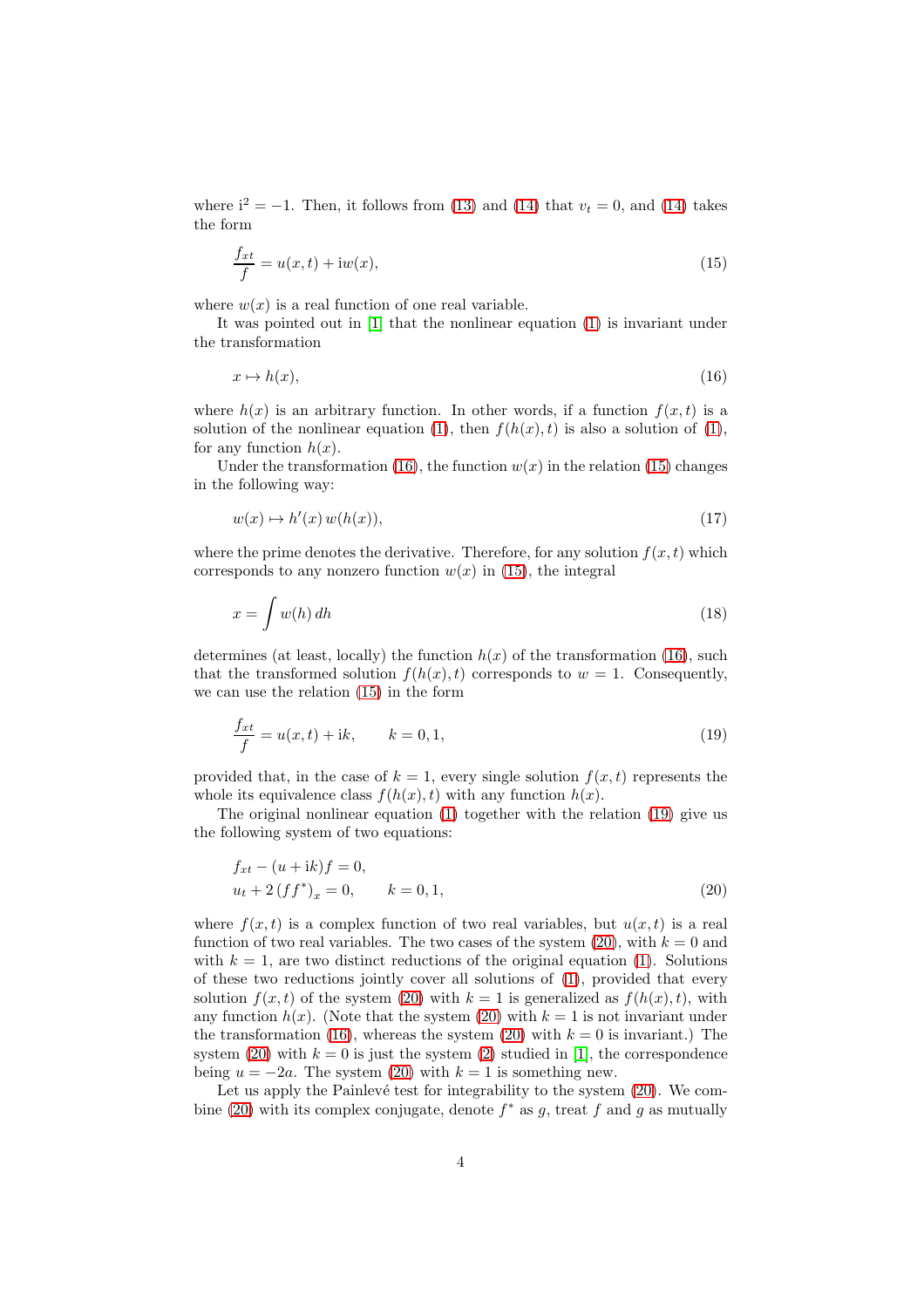independent, complexify all variables, and consider the following system of three equations:

<span id="page-4-0"></span>
$$
f_{xt} - (u + ik)f = 0,g_{xt} - (u - ik)g = 0,u_t + 2(fg)_x = 0, \t k = 0, 1,
$$
\t(21)

where  $f(x, t)$ ,  $g(x, t)$  and  $u(x, t)$  are complex function of two complex variables.

We find from  $(21)$  that, near any non-characteristic singularity manifold  $\phi(x,t) = 0$  with  $\phi$  given by [\(5\)](#page-1-2) and arbitrary  $\psi(x)$ , the leading exponents of f, q and u are  $-1$ ,  $-1$  and  $-2$ , respectively, and the resonances are

$$
r = -1, 0, 2, 3, 4,\tag{22}
$$

where  $r = -1$  corresponds to the arbitrariness of  $\psi(x)$  in [\(5\)](#page-1-2). Then we substitute the expansions

$$
f = \sum_{i=0}^{\infty} f_i(x)\phi^{i-1}, \qquad g = \sum_{i=0}^{\infty} g_i(x)\phi^{i-1},
$$
  

$$
u = \sum_{i=0}^{\infty} u_i(x)\phi^{i-2}
$$
 (23)

to the system [\(21\)](#page-4-0), collect terms with  $\phi^{n-3}$ , for  $n = 0, 1, 2, 3, \ldots$  separately, and obtain in this way the following.

For  $n = 0$ , we get the expressions

$$
g_0 = -\frac{1}{f_0}, \qquad u_0 = 2\psi', \tag{24}
$$

the function  $f_0(x)$  remains arbitrary, and no nontrivial compatibility condition appears at this resonance.

For  $n = 1$ , where we have no resonance, we get the expressions

$$
f_1 = -\frac{f_0'}{2\psi'}, \qquad g_1 = -\frac{f_0'}{2f_0^2\psi'}, \qquad u_1 = 0.
$$
 (25)

For  $n = 2$ , we get the expressions

$$
f_2 = -\frac{f_0(u_2 + ik)}{2\psi'}, \qquad g_2 = \frac{u_2 - ik}{2f_0\psi'},
$$
 (26)

the function  $u_2(x)$  remains arbitrary, and no nontrivial compatibility condition appears at this resonance.

For  $n = 3$ , we get the expressions

$$
u_3 = -\frac{u_2'}{2\psi'} + \frac{(u_2 + ik)\psi''}{2(\psi')^2},
$$
  
\n
$$
g_3 = \frac{f_3}{f_0^2} - \frac{ikf_0'}{2f_0^2(\psi')^2} + \frac{(f_0')^3}{2f_0^4(\psi')^3} - \frac{3u_2'}{4f_0(\psi')^2} -\frac{ik\psi''}{4f_0(\psi')^3} + \frac{3u_2\psi''}{4f_0(\psi')^3} + \frac{(f_0')^2\psi''}{2f_0^3(\psi')^4} - \frac{f_0'f_0''}{2f_0^3(\psi')^3},
$$
\n(27)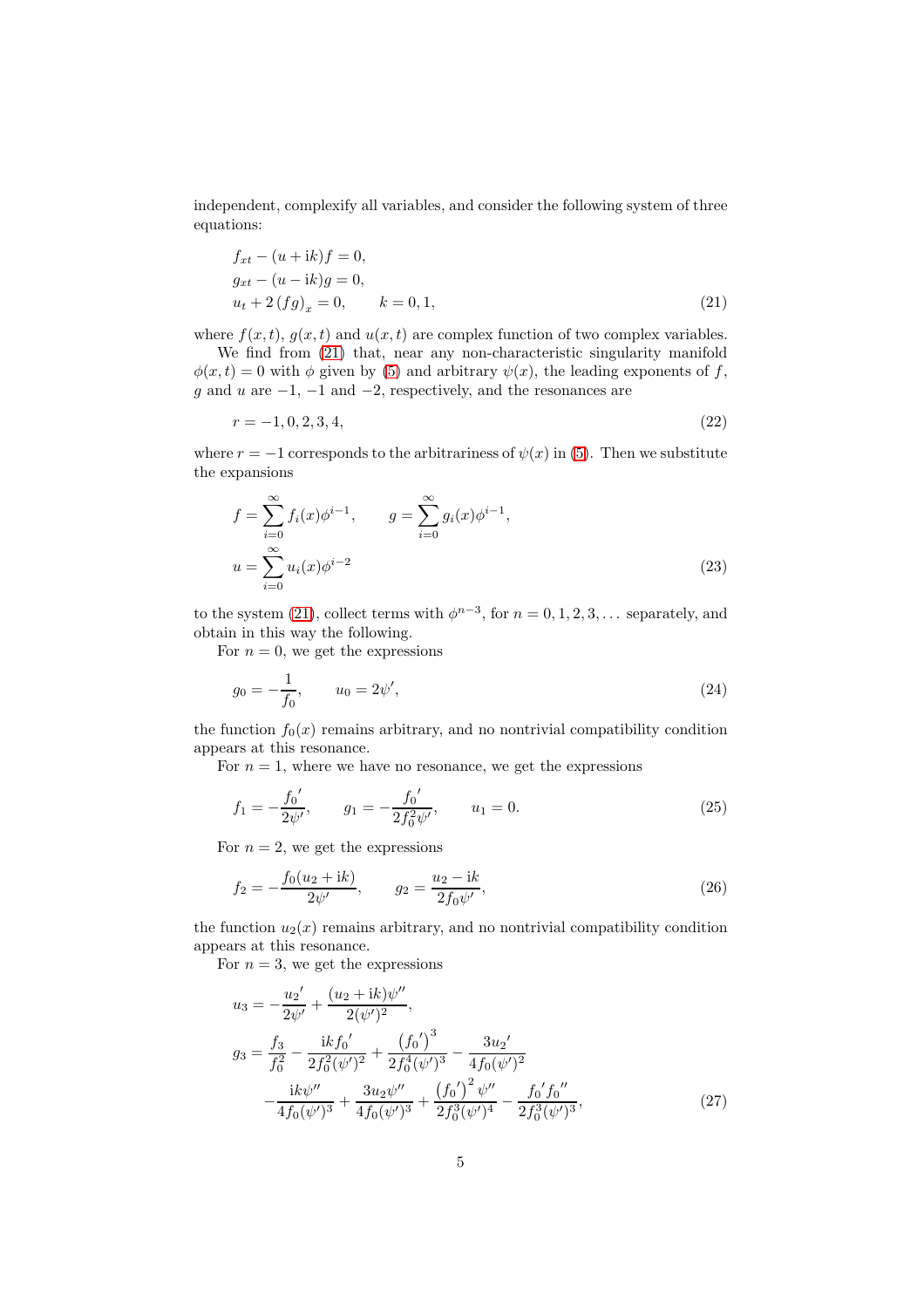and the function  $f_3(x)$  remains arbitrary. However, the following compatibility condition appears at this resonance:

<span id="page-5-5"></span>
$$
k\psi'' = 0,\t(28)
$$

which is not satisfied identically if  $k = 1$ . Consequently, the system [\(20\)](#page-3-3) with  $k = 1$  does not pass the Painlevé test for integrability.

If  $k = 0$ , the compatibility condition [\(28\)](#page-5-5) is satisfied identically, and we continue computations. For  $n = 4$ , we obtain explicit expressions for  $u_4$  and  $q_4$  (cumbersome ones, therefore omitted here), the function  $f_4(x)$  remains arbitrary, and no nontrivial compatibility condition appears at this resonance. Consequently, the system [\(20\)](#page-3-3) with  $k = 0$  has passed the Painlevé test for integrability (and this is an expected result, of course).

#### <span id="page-5-3"></span>4 Conclusion

In this paper, we studied the integrability of the third-order complex nonlinear wave equation  $(1)$ , introduced recently in  $[1]$ . We used the Painlevé test for integrability and obtained the following results.

The nonlinear equation  $(1)$  fails to pass the Painlevé test for integrability. Therefore we believe that one cannot find any good Lax pair for this equation.

The nonlinear equation [\(1\)](#page-0-0) possesses two reductions, one integrable and one non-integrable, whose solutions jointly cover all solutions of this equation.

The integrable reduction is the system [\(20\)](#page-3-3) with  $k = 0$ , studied in [\[1\]](#page-5-0) in the form [\(2\)](#page-0-1). This reduction corresponds to the condition  $f_{xt}/f = f_{xt}^*/f^*$  imposed on solutions of [\(1\)](#page-0-0). This integrable reduction is just what provides the original equation [\(1\)](#page-0-0) with multi-soliton solutions.

The non-integrable reduction is the system  $(20)$  with  $k = 1$ . It corresponds to the condition  $f_{xt}/f \neq f_{xt}^*/f^*$  imposed on solutions of [\(1\)](#page-0-0). Solutions of this non-integrable reduction must be generalized by the arbitrary coordinate transformation [\(16\)](#page-3-0), in order to cover all those solutions of [\(1\)](#page-0-0) which are not solutions of the integrable reduction.

It seems to be an interesting future problem to find any explicit solutions of the new (non-integrable) system [\(20\)](#page-3-3) with  $k = 1$ . We believe that there are no multi-soliton solutions, and that the travelling waves (if there are any) interact inelastically.

## <span id="page-5-0"></span>References

- [1] F. Müller-Hoissen, A vectorial binary Darboux transformation for the first member of the negative part of the AKNS hierarchy, [arXiv:2202.04512v](http://arxiv.org/abs/2202.04512)3.
- <span id="page-5-1"></span>[2] J. Weiss, M. Tabor, G. Carnevale, The Painlevé property for partial differential equations, J. Math. Phys. 24 (1983) 522–526.
- <span id="page-5-2"></span>[3] M. Tabor, Chaos and Integrability in Nonlinear Dynamics: An Introduction, Wiley, New York, 1989.
- <span id="page-5-4"></span>[4] S.Yu. Sakovich, Painlevé analysis and Bäcklund transformations of Doktorov– Vlasov equations, J. Phys. A: Math. Gen. 27 (1994) L33–L38.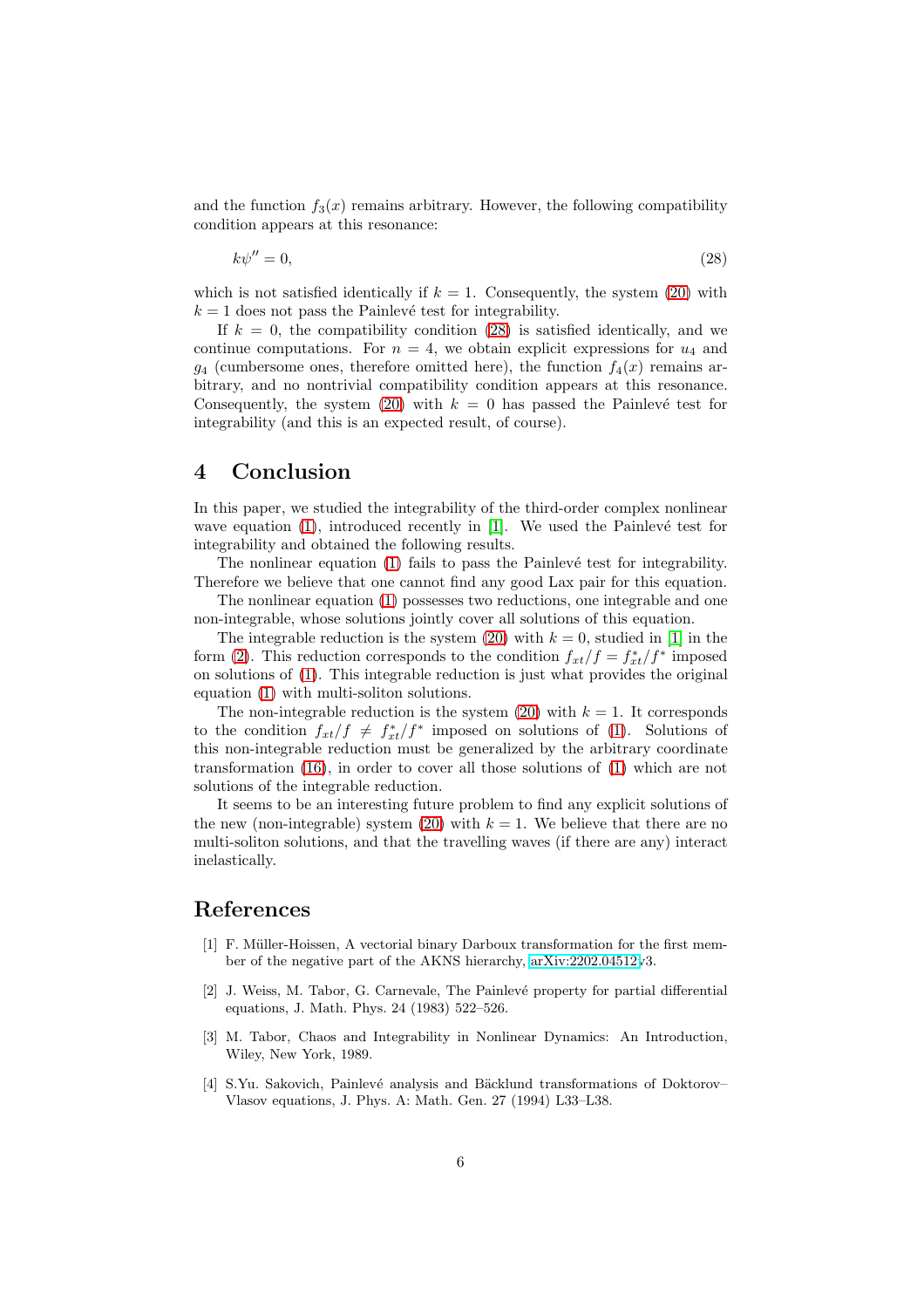- <span id="page-6-1"></span><span id="page-6-0"></span>[5] S.Yu. Sakovich, Painlevé analysis of new soliton equations by Hu, J. Phys. A: Math. Gen. 27 (1994) L503–L505.
- <span id="page-6-2"></span>[6] S.Yu. Sakovich, On zero-curvature representations of evolution equations, J. Phys. A: Math. Gen. 28 (1995) 2861–2869.
- [7] S.Yu. Sakovich, Painlevé analysis of a higher-order nonlinear Schrödinger equation, J. Phys. Soc. Jpn. 66 (1997) 2527–2529.
- <span id="page-6-3"></span>[8] S.Yu. Sakovich, On integrability of a (2+1)-dimensional perturbed KdV equation, J. Nonlinear Math. Phys. 5 (1998) 230–233; [arXiv:solv-int/9805012.](http://arxiv.org/abs/solv-int/9805012)
- <span id="page-6-4"></span>[9] A. Karasu-Kalkanlı, S.Yu. Sakovich, Bäcklund transformation and special solutions for the Drinfeld–Sokolov–Satsuma–Hirota system of coupled equations, J. Phys. A: Math. Gen. 34 (2001) 7355–7358; [arXiv:nlin/0102001.](http://arxiv.org/abs/nlin/0102001)
- <span id="page-6-5"></span>[10] A. Karasu-Kalkanlı, S.Yu. Sakovich, İ. Yurduşen, Integrability of Kersten– Krasil'shchik coupled KdV–mKdV equations: singularity analysis and Lax pair, J. Math. Phys. 44 (2003) 1703–1708; [arXiv:nlin/0206046.](http://arxiv.org/abs/nlin/0206046)
- <span id="page-6-6"></span>[11] A. Karasu-Kalkanlı, S. Sakovich, Singularity analysis of a spherical Kadomtsev– Petviashvili equation, J. Phys. Soc. Jpn. 74 (2005) 505–507; [arXiv:nlin/0404037.](http://arxiv.org/abs/nlin/0404037)
- <span id="page-6-7"></span>[12] S. Sakovich, Enlarged spectral problems and nonintegrability, Phys. Lett. A 345 (2005) 63–68; [arXiv:nlin/0504037.](http://arxiv.org/abs/nlin/0504037)
- <span id="page-6-8"></span>[13] S. Sakovich, Integrability of the vector short pulse equation, J. Phys. Soc. Jpn. 77 (2008) 123001; [arXiv:0801.3179.](http://arxiv.org/abs/0801.3179)
- <span id="page-6-9"></span>[14] S. Sakovich, Singularity analysis and integrability of a Burgers-type system of Foursov, Symmetry Integr. Geom. Methods Appl. 7 (2011) 002; [arXiv:1010.5709.](http://arxiv.org/abs/1010.5709)
- <span id="page-6-10"></span>[15] S. Sakovich, On two aspects of the Painlev´e analysis, Int. J. Analysis 2013 (2013) 172813; [arXiv:solv-int/9909027.](http://arxiv.org/abs/solv-int/9909027)
- <span id="page-6-11"></span>[16] S. Sakovich, Integrability study of a four-dimensional eighth-order nonlinear wave equation, Nonlinear Phenom. Complex Syst. 20 (2017) 267–271; [arXiv:1607.08408.](http://arxiv.org/abs/1607.08408)
- <span id="page-6-12"></span>[17] S. Sakovich, On a new avatar of the sine-Gordon equation, Nonlinear Phenom. Complex Syst. 21 (2018) 62–68; [arXiv:1703.04678.](http://arxiv.org/abs/1703.04678)
- <span id="page-6-13"></span>[18] S. Sakovich, A new Painlevé-integrable equation possessing KdV-type solitons, Nonlinear Phenom. Complex Syst. 22 (2019) 299–304; [arXiv:1907.01324.](http://arxiv.org/abs/1907.01324)
- <span id="page-6-14"></span>[19] S. Sakovich, Integrability of one bilinear equation: singularity analysis and dimension, Nonlinear Phenom. Complex Syst. 24 (2021) 311–316; [arXiv:2109.02073.](http://arxiv.org/abs/2109.02073)
- <span id="page-6-15"></span>[20] H. Harada, S. Oishi, A new approach to completely integrable partial differential equations by means of the singularity analysis, J. Phys. Soc. Jpn. 54 (1985) 51–56.
- <span id="page-6-16"></span>[21] B. Grammaticos, A. Ramani, J. Hietarinta, A search for integrable bilinear equations: The Painlevé approach, J. Math. Phys. 31 (1990) 2572-2578.
- <span id="page-6-17"></span>[22] A. Karasu-Kalkanlı, Painlevé classification of coupled Korteweg–de Vries systems, J. Math. Phys. 38 (1997) 3616–3622.
- <span id="page-6-18"></span>[23] S.Yu. Sakovich, Coupled KdV equations of Hirota–Satsuma type, J. Nonlinear Math. Phys. 6 (1999) 255–262; [arXiv:solv-int/9901005.](http://arxiv.org/abs/solv-int/9901005)